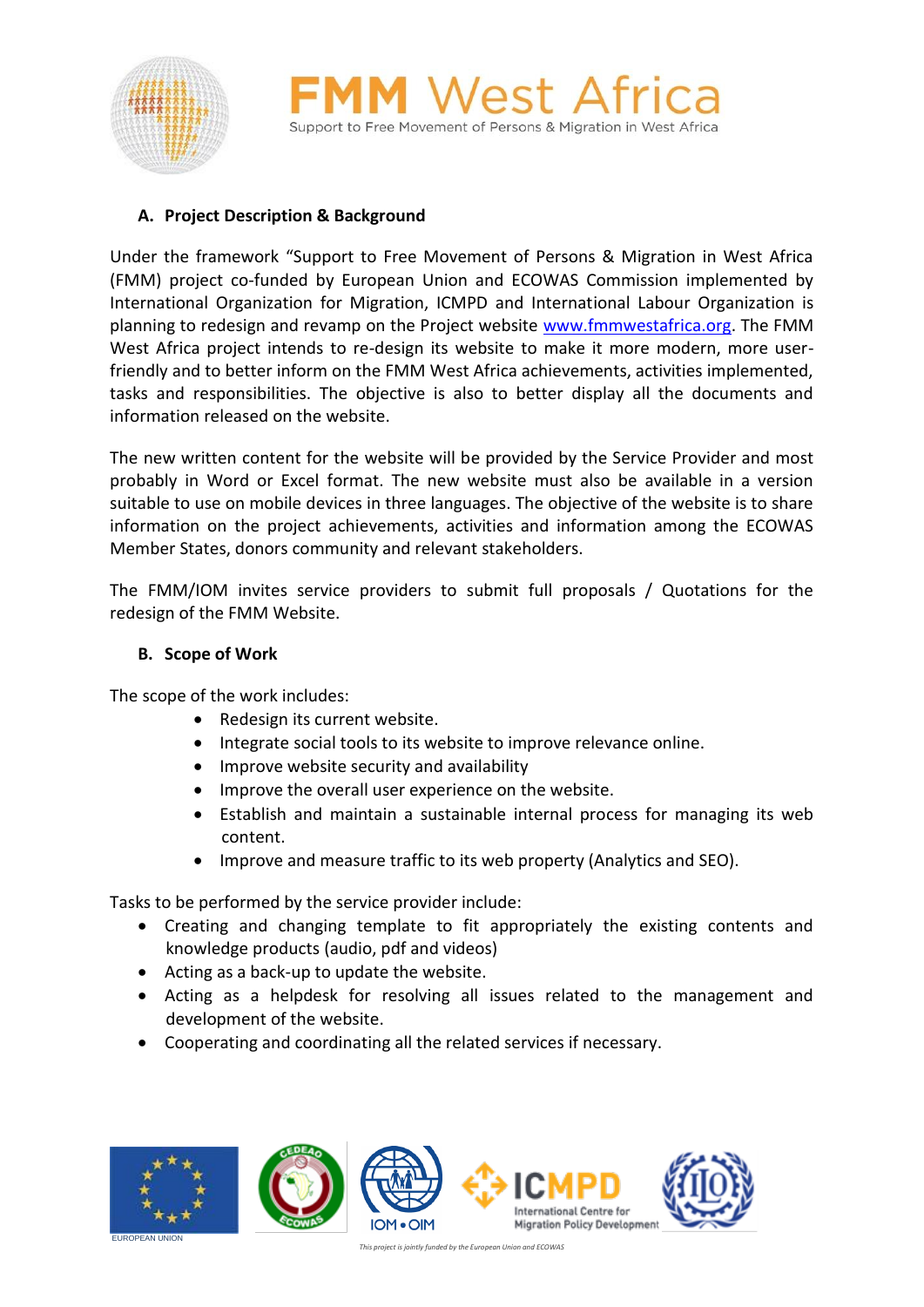### **C. Re-design of the Website: Service Design and Transition**

#### *Design and Layout for the Re-design of the Website*

The Service Provider must propose and implement a new design and layout for the FMM website. The new layout must be;

- Developed especially for the FMM West Africa project and not be a standardized layout;
- It must be clear and be able to facilitate access to information needed;
- It must be user friendly and reflect the institutional achievements of the projects across the ECOWAS Members States;
- The FMM Website layout must be incorporated in the new layout with latest contents.

The Service Provider must provide 4 possible options in term of design and layout. Based on the chosen option, the service provider will finalize the design and layout following inputs from the FMM West Africa Website. The FMM West Africa project team and the service provider will exchange views on the options for an unlimited number of times in order to finalize the design and layout. If the design and layout includes images, videos or other material that cannot be provided by the FMM West Africa project team, the Service Provider will need to provide them and reformat them without extra-charge for the FMM West Africa project. The new design and layout must be implemented on the entire website.

#### *Menu and Organization of the Content*

The Service Provider must advise on and propose to the FMM West Africa an organization of the content (menu, organization of the homepage and the different pages) that will meet the FMM West Africa's objective to build a clearer and more user-friendly website. The FMM West Africa project team and the service provider will exchange on the proposal for an unlimited number of time in order to finalize the menu.

The Service Provider must propose a technical solution to allow some specific pages and elements to be visible at different places of the website without having to copy/paste the content in the CMS. The Service provider must propose and implement templates to accommodate the different type of content of the FMM West Africa website (news content, meeting documents, pages presenting governing bodies etc.). The new menu and content organization must be implemented on the entire website.

#### *Search Engine Optimization (SEO)*

The Service Provider must provide advice and implement solutions in terms of SEO (Search Engine Optimization).

#### *RSS Feeds/PDF/Print Facility*

RSS feeds must be implemented on the website. Every page must include an easy print function.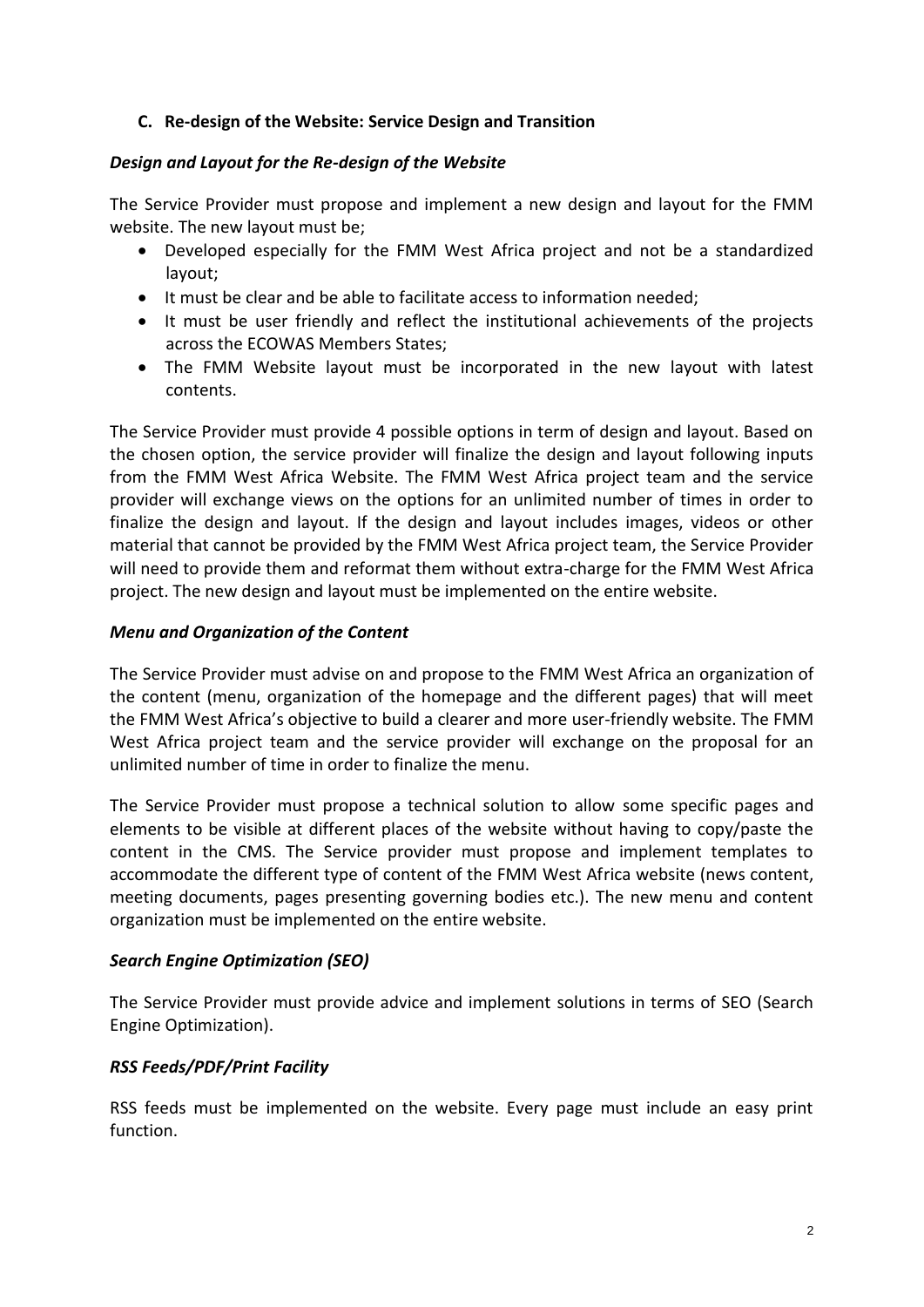# *Specific Facilities*

The new website must include all the features and technical facilities already implemented on the current FMM West Africa project website, among those forms, specifics templates, specific facilities and features. In addition to these, the Service Provider must advise the FMM West Africa project team and provide new features to meet the FMM West Africa needs. All the features proposed must be user-friendly for both the users and the FMM West Africa project team that will manage them through the CMS.

The following features will specifically be incorporated in the design:

### **1. Website Migration, Transfer, Re-design and Hosting Plans**

Domain Name and Hosting Service

Single Domain Name Registration (5) years

Bulk Domain Name Parking (5) years

### **2. WEBSITE (MIGRATION, RE-DESIGN AND TRANSFER)**

Analysis: facts gathering, multimedia production, editing, streaming and authoring; site workflow, structure and organization

Back End Administrator Details [Username, Password, cPanel, FTP, PHPAdmin, MySQL etc.]

Backup, Clone and Download Website [Data, databases, multimedia, emails, support files] at Current Host

Purchase a new web host account from new ISP [Ultimate cPanel Web Hosting Account]

Site Backup and Restore - cPanel

New Website Design & Development/Programming features

Professional Website Template/Theme

Hosting: Webpages, components, modules, extensions and plugins

Upload Backed up Website to the new web hosting account

Restore, Setup and Configure Backed up Website [to go LIVE in Maintenance Mode]

Verify and Fix/Repair new Website structures and missing/broken links

Domain Name Transfer, Switch Website DNS Records and/or Domain Name Permanent Redirect

Buy and Setup new E-mail Accounts

Blog

## **3. SEARCH ENGINE OPTIMIZATION AND VISIBILITY**

Search Engine Optimization (SEO)/Visibility

**4. WEBSITE PROTECTION**

Premium Sitelock Malware Scanner & Trusted Site Seal

Domain Privacy

SSL Certificate: Daily Malware Link Scan & Daily Website Vulnerability Scan

Premium DNS

Dedicated IP Address

## **5. DYNAMIC E-PRESENCE PLATFORM**

Dynamic E-Presence and Social Media Networking Interlinking, Policy Blogs, Public Forum/Discussion, Newsletter System, Donation Acceptance System

## **6. ANNUAL MAINTENANCE**